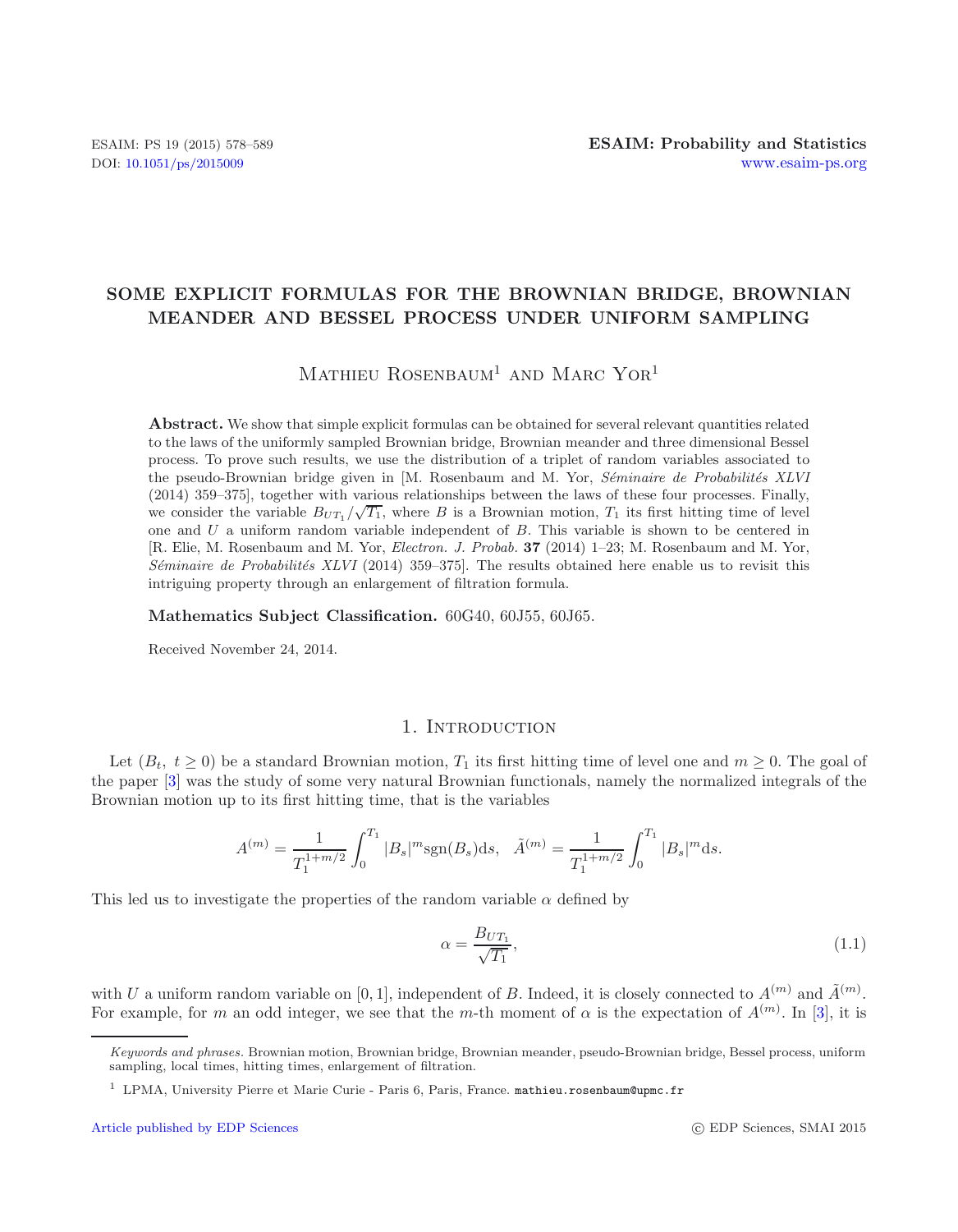first shown that the random variable  $\alpha$  is centered. Intrigued by this property, we determined the distribution of this variable, which is expressed in [\[8](#page-11-1)] under the following form, where  $\frac{1}{\mathcal{L}}$  denotes equality in law:

<span id="page-1-0"></span>
$$
\alpha \equiv \Lambda L_1 - \frac{1}{2}|B_1|,\tag{1.2}
$$

with  $L_t$  the local time at point 0 of B at time t and A a uniform random variable on [0,1], independent of  $(|B_1|, L_1)$ . The centering property is easily recovered from  $(1.2)$  since

<span id="page-1-2"></span>
$$
\mathbb{E}\left[AL_1 - \frac{1}{2}|B_1|\right] = \frac{1}{2}\mathbb{E}[L_1 - |B_1|] = 0.
$$

In fact, in  $[8]$ , a preliminary to the proof of  $(1.2)$  is to obtain the law of a triplet of random variables defined in terms of the pseudo-Brownian bridge introduced in [\[1](#page-11-2)], see Section [2](#page-1-1) below. In this paper, we show that the law of this triplet enables us to derive several unexpected simple formulas for various quantities related to some very classical Brownian type processes, namely the Brownian bridge, the Brownian meander and the three dimensional Bessel process. More precisely, we focus on distributional properties of these processes when sampled with an independent uniform random variable. Thus, this work can be viewed as a modest complement to the seminal paper by Pitman, see [\[6](#page-11-3)], where the laws of these processes when sampled with (several) independent uniform random variables are already studied.

<span id="page-1-5"></span>The paper is organized as follows. In Section [2,](#page-1-1) we give some preliminary results related to the law of  $(|B_1|, L_1)$ . Indeed, they play an important role in the proofs. Distributional properties for the Brownian bridge are established in Section [3](#page-2-0) whereas the Brownian meander and the three dimensional Bessel process are investigated in Section [4.](#page-6-0) Finally, in Section [5,](#page-7-0) we reinterpret the fact that  $\alpha$  is centered through the lenses of an enlargement formula for the Brownian motion with the time  $T_1$  due to Jeulin, see [\[5\]](#page-11-4). In particular we show that this centering property can be translated in terms of the expectation of the random variable  $U/(R_U R_1^2)$ , where R is a three dimensional Bessel process and U a uniform random variable on  $[0, 1]$  independent of R.

# 2. SOME PRELIMINARY RESULTS ABOUT THE LAW OF  $(|B_1|, L_1)$

<span id="page-1-1"></span>Before dealing with the Brownian bridge, the Brownian meander and the three dimensional Bessel process, we give here some preliminary results related to the distribution of the couple  $(|B_1|, L_1)$ . These results will play an important role in the proofs of our main theorems.

<span id="page-1-6"></span>It is well-known that the law of  $(B_1, L_1)$  admits a density on  $\mathbb{R} \times \mathbb{R}^+$ . Its value at point  $(x, l)$  is given by

<span id="page-1-3"></span>
$$
\frac{1}{\sqrt{2\pi}}(|x|+l)\exp\left(-\frac{(l+|x|)^2}{2}\right).
$$
\n(2.1)

For  $l > 0$ , we set

$$
H(l) = e^{l^2/2} \int_l^{+\infty} dx e^{-x^2/2}.
$$
 (2.2)

<span id="page-1-4"></span>The following consequences of [\(2.1\)](#page-1-2) shall be useful in the sequel.

**Proposition 2.1.** *Let*  $l \geq 0$ *. We have the double identity* 

$$
\mathbb{E}[L_1||B_1| = l] = \mathbb{E}[|B_1||L_1 = l] = H(l). \tag{2.3}
$$

*Furthermore, one has*

$$
H(l) = l \mathbb{E}\left[\frac{1}{N^2 + l^2}\right],\tag{2.4}
$$

*where* N *denotes a standard Gaussian random variable.*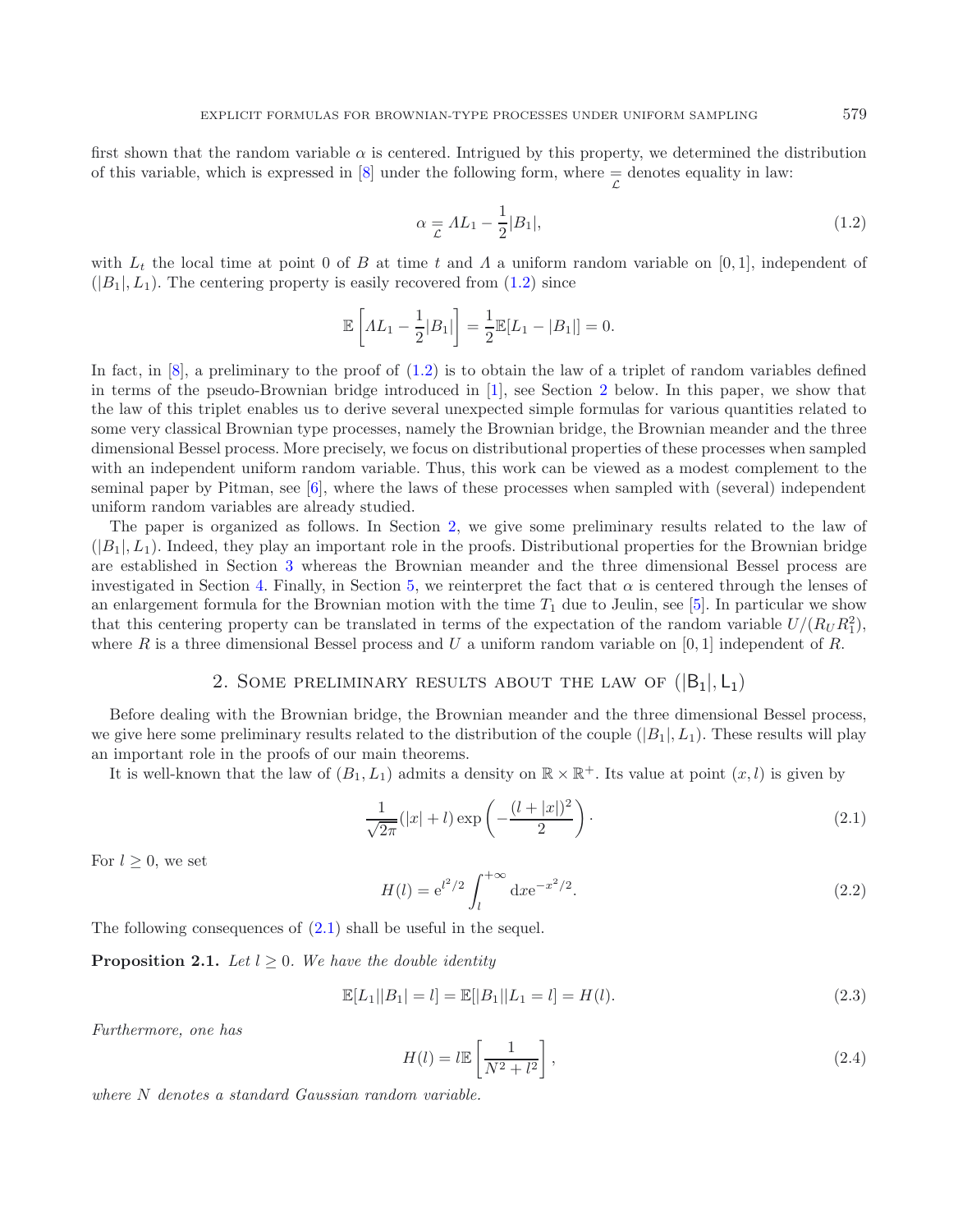<span id="page-2-1"></span>*Proof.* We start with the proof of [\(2.3\)](#page-1-3). Of course, it can be deduced from [\(2.1\)](#page-1-2) at the cost of some integrations. We prefer the following arguments. First, the equality on the left hand side of  $(2.3)$  stems from the symmetry of the law of  $(|B_1|, L_1)$ , which is obvious from [\(2.1\)](#page-1-2). Thus, we now have to show the second equality in [\(2.3\)](#page-1-3). This easily follows from the identity

$$
\mathbb{E}[\phi(L_1)|B_1|] = \mathbb{E}\left[\int_0^{L_1} \mathrm{d}x \phi(x)\right],\tag{2.5}
$$

which is valid for any bounded measurable function  $\phi$ . Indeed, assuming [\(2.5\)](#page-2-1) for a moment, using the fact that

$$
L_1 = |B_1|,
$$

we may write  $(2.5)$  as

$$
\int_0^{+\infty} \mathrm{d}l \, \mathrm{e}^{-l^2/2} \phi(l) \mathbb{E}[|B_1||L_1 = l] = \int_0^{+\infty} \mathrm{d}l \phi(l) \int_l^{+\infty} \mathrm{d}x \, \mathrm{e}^{-x^2/2}.
$$

Hence, since this is true for every bounded measurable function  $\phi$ , we get

<span id="page-2-2"></span>
$$
e^{-l^2/2}\mathbb{E}[|B_1||L_1=l] = \int_l^{+\infty} dx e^{-x^2/2},
$$

which is the desired result for  $(2.3)$ .

It remains to prove  $(2.5)$  for a generic bounded measurable function  $\phi$ . Remark that the formula

$$
\phi(L_t)|B_t| = \int_0^t \mathrm{d}B_s \phi(L_s) \mathrm{sign}(B_s) + \int_0^t \mathrm{d}L_s \phi(L_s)
$$

is a very particular case of the balayage formula (see [\[7\]](#page-11-5), p. 261). It now suffices to take expectation on both sides of this last equality to obtain [\(2.5\)](#page-2-1).

We now give the proof of the second part of Proposition [2.1.](#page-1-4) First, note that

$$
\mathbb{E}\left[\frac{1}{N^2 + l^2}\right] = \int_0^{+\infty} \mathrm{d}v \mathrm{e}^{-v l^2} \mathbb{E}\left[\mathrm{e}^{-v N^2}\right].
$$

Using the Laplace transform of  $N^2$ , we obtain

$$
\mathbb{E}\left[\frac{1}{N^2 + l^2}\right] = \int_0^{+\infty} dv \frac{e^{-vl^2/2}}{2\sqrt{1+v}}.
$$
\n(2.6)

Then remark that thanks to the change of variable  $x^2 = (1 + v)l^2$ , we get

$$
H(l) = e^{l^2/2} \int_l^{+\infty} dx e^{-x^2/2} = \int_0^{+\infty} dv \frac{l}{2\sqrt{1+v}} e^{-vl^2/2}.
$$

<span id="page-2-0"></span>This together with  $(2.6)$  gives the second part of Proposition [2.1.](#page-1-4)

## 3. The Brownian bridge under uniform sampling

## **3.1. A key result on the pseudo-Brownian bridge**

Before giving our theorem on the uniformly sampled Brownian bridge, we recall a result related to the pseudo-Brownian bridge established in [\[8\]](#page-11-1), and which is the key to most of the proofs in this paper. The pseudo-Brownian bridge was introduced in [\[1\]](#page-11-2) and is defined by

$$
\left(\frac{B_{u\tau_1}}{\sqrt{\tau_1}}, u \le 1\right),\,
$$

 $\Box$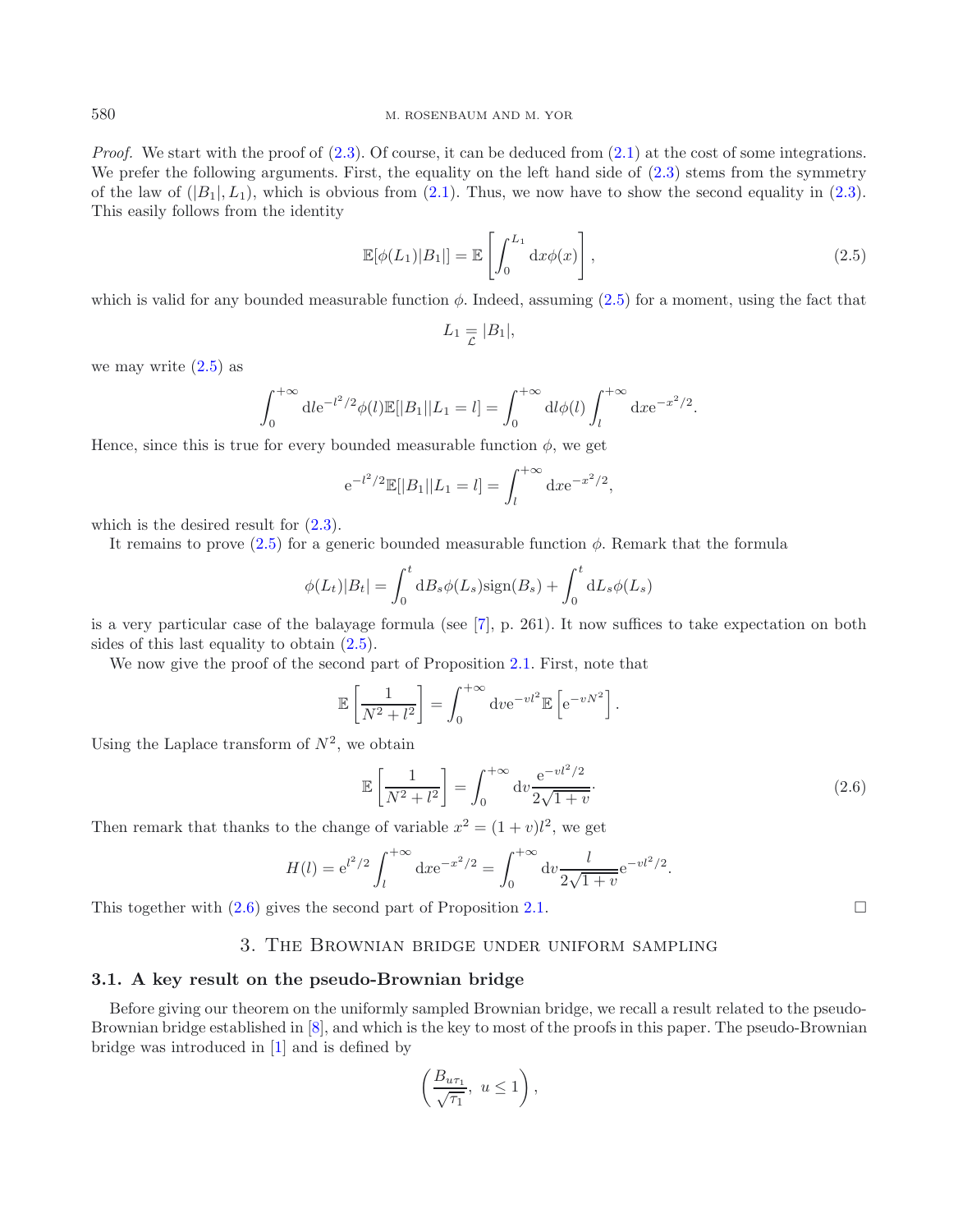with  $(\tau_l, l>0)$  the inverse local time process:

<span id="page-3-0"></span>
$$
\tau_l = \inf\{t, \ L_t > l\}.
$$

This pseudo-Brownian bridge is equal to 0 at time 0 and time 1 and has the same quadratic variation as the Brownian motion. Thus, it shares some similarities with the Brownian bridge, which explains its name. Let U be a uniform random variable on  $[0, 1]$  independent of B. The following theorem is proved in  $[8]$  $[8]$ .

**Theorem 3.1.** *There is the identity in law*

$$
\left(\frac{B_{U\tau_1}}{\sqrt{\tau_1}}, \frac{1}{\sqrt{\tau_1}}, L_{U\tau_1}\right) \equiv \left(\frac{1}{2}B_1, L_1, \Lambda\right),\,
$$

*with*  $\Lambda$  *a uniform random variable on* [0,1]*, independent of*  $(B_1, L_1)$ *.* 

In other words,  $L_{U_{\tau_1}}$  is a uniform random variable on [0, 1], independent of the pair

$$
\left(\frac{B_{U\tau_1}}{\sqrt{\tau_1}}, \frac{1}{\sqrt{\tau_1}}\right),\,
$$

<span id="page-3-1"></span>which is distributed as  $(\frac{1}{2}B_1, L_1)$ .

To illustrate and partially check on Theorem [3.1,](#page-3-0) we give the following corollary.

**Corollary 3.2.** *For any*  $y \in \mathbb{R}$  *and*  $\lambda > 0$ *, one has* 

$$
\mathbb{E}\left[L_{\tau_1}^y \exp\left(-\frac{\lambda^2}{2}\tau_1\right)\right] = \exp\left(-\lambda(2|y|+1)\right).
$$

*As a consequence, we get*

$$
\mathbb{E}\left[L_{\tau_1}^y|\tau_1=t\right] = (2|y|+1)\exp\left(-\frac{2(y^2+|y|)}{t}\right).
$$

Note that some similar formula, where  $\tau_1$  is replaced by  $T_1$ , is presented in [\[3](#page-11-0)] (Prop. 3.1). A proof of Corollary [3.2](#page-3-1) may be obtained from Ray–Knight's theorem which asserts that  $(L_{\tau_1}^y, y \ge 0)$  and  $(L_{\tau_1}^{-y}, y \ge 0)$ are two independent BESQ(0) processes, starting from 1. Here we give a proof based on Theorem [3.1.](#page-3-0)

*Proof.* Consider the measure on  $\mathbb R$  defined for f non negative measurable by

$$
I(f) = \mathbb{E}\left[\tau_1 f(B_{U\tau_1}) \exp\left(-\frac{\lambda^2}{2}\tau_1\right)\right],
$$

with U a uniform random variable on  $[0, 1]$ , independent of B. It is easily seen that it admits the density

$$
y \to \mathbb{E}\left[L_{\tau_1}^y \exp\left(-\frac{\lambda^2}{2}\tau_1\right)\right]
$$

with respect to the Lebesgue's measure  $(dy)$  on R. On the other hand, we may write from Theorem [3.1:](#page-3-0)

$$
I(f) = \mathbb{E}\left[\frac{1}{L_1^2}f\left(\frac{B_1}{2L_1}\right)\exp\left(-\frac{\lambda^2}{2L_1^2}\right)\right].
$$

Using the well-known identity in law:

$$
(B_1, L_1) = R_1 (\varepsilon (1-U), U),
$$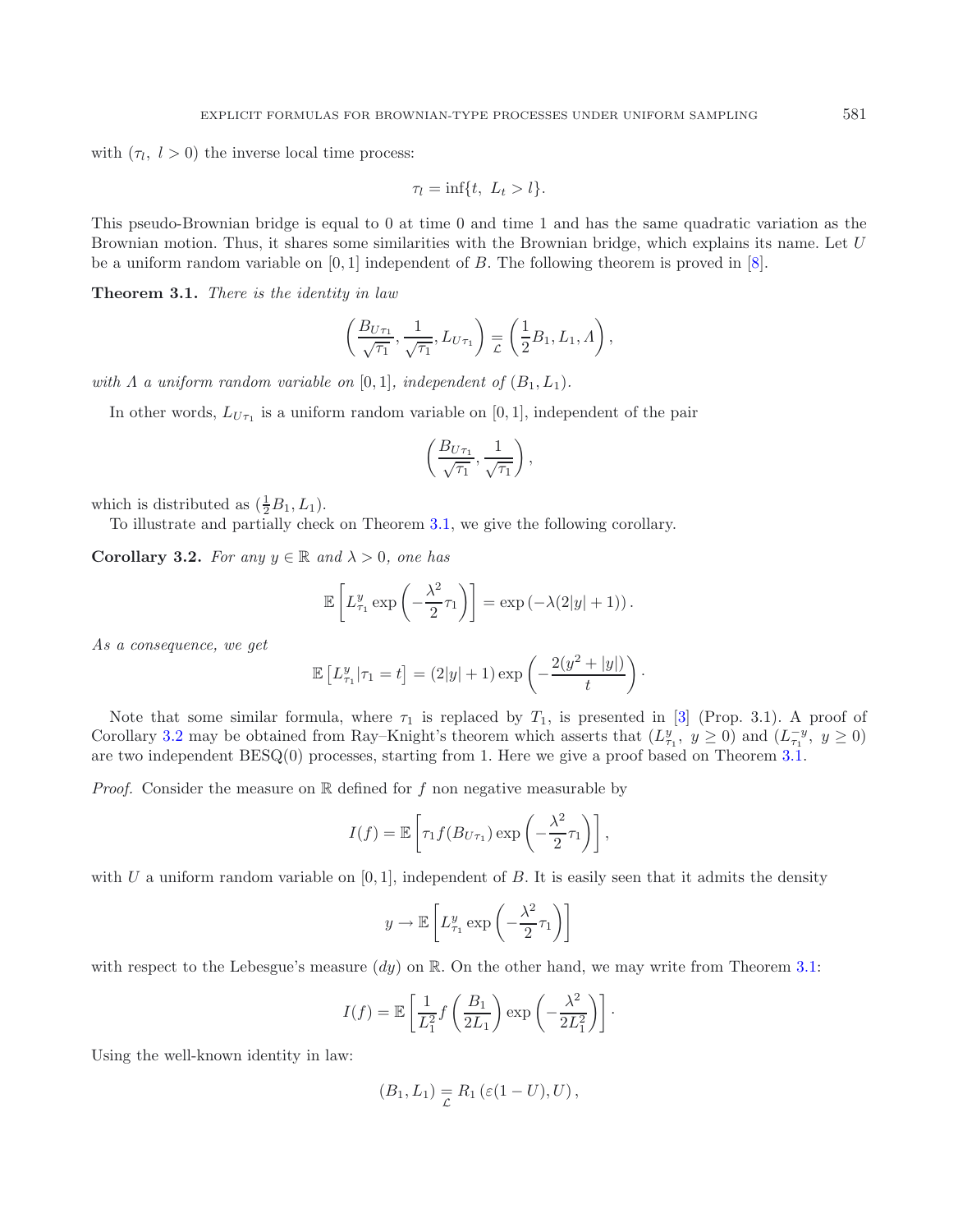where U is a uniform random variable on [0, 1],  $\varepsilon$  a symmetric Bernoulli variable, independent of U, and  $R_1$  the value at time 1 of a BES(3) process, independent of U and  $\varepsilon$ , we obtain

$$
I(f) = \mathbb{E}\left[\frac{1}{R_1^2 U^2} f\left(\frac{\varepsilon}{2}(\frac{1}{U}-1)\right) \exp\left(-\frac{\lambda^2}{2R_1^2 U^2}\right)\right].
$$

It is easily shown that for  $\mu \geq 0$ ,

$$
\mathbb{E}\left[\frac{1}{R_1^2}\exp\left(-\frac{\mu^2}{2R_1^2}\right)\right] = \exp(-\mu).
$$

Therefore,

$$
I(f) = \int_0^1 du \frac{1}{u^2} \mathbb{E}\left[f\left(\frac{\varepsilon}{2}\left(\frac{1}{u}-1\right)\right)\right] \exp\left(-\frac{\lambda}{u}\right) = \int_{-\infty}^{\infty} dy f(y) \exp\left(-\lambda(2|y|+1)\right),
$$

which ends the proof of Corollary [3.2.](#page-3-1)  $\Box$ 

We note that, conversely, we may recover the joint law of  $(B_{U\tau_1}, \tau_1)$  from Corollary [3.2.](#page-3-1) For example:

• The density of  $B_{U_{\tau_1}}$  is given by

$$
y \to \mathbb{E}\left[\frac{1}{\tau_1} L_{\tau_1}^y\right] = \frac{1}{(2|y|+1)^2}.
$$

• The density of  $\frac{B_{U\tau_1}}{\sqrt{\tau_1}}$  is given by

<span id="page-4-1"></span>
$$
y \to \mathbb{E}\left[\frac{1}{\sqrt{\tau_1}} L_{\tau_1}^{y\tau_1}\right] = \sqrt{\frac{2}{\pi}} \exp(-2y^2),
$$

that is  $\frac{B_{U\tau_1}}{\sqrt{\tau_1}}$  is distributed as  $\frac{1}{2}B_1$ .

• We have

$$
\mathbb{E}\left[\phi(B_{U\tau_1})\frac{1}{(\sqrt{\tau_1})^p}\right] = \int_{-\infty}^{\infty} dy \phi(y) \frac{1}{(2|y|+1)^{p+2}} \mathbb{E}[(R_1)^p].
$$

Consequently, conditional on  $B_{U\tau_1} = y$ ,  $\frac{1}{\sqrt{\tau_1}}$  is distributed as  $\frac{1}{(2|y|+1)}R_1$ .

# **3.2. Some consequences for the Brownian bridge**

To deduce some properties of the Brownian bridge from Theorem [3.1,](#page-3-0) the idea is to use an absolute continuity relationship between the law of the pseudo-Brownian bridge and that of the Brownian bridge shown by Biane, Le Gall and Yor in [\[1\]](#page-11-2). More precisely, for F a non negative measurable function on  $\mathbb{C}([0,1],\mathbb{R})$ , we have

$$
\mathbb{E}\left[F\left(\frac{B_{u\tau_1}}{\sqrt{\tau_1}}, u \le 1\right)\right] = \sqrt{\frac{2}{\pi}} \mathbb{E}\left[F\left(b(u), u \le 1\right) \frac{1}{\lambda_1^0}\right],\tag{3.1}
$$

where  $(b(u), u \le 1)$  denotes the Brownian bridge and  $(\lambda_u^x, u \le 1, x \in \mathbb{R})$  its family of local times. Let U be again a uniform random variable on  $[0, 1]$  independent of b. The following theorem is easily deduced from Theorem [3.1](#page-3-0) together with equation [\(3.1\)](#page-4-0).

<span id="page-4-2"></span>**Theorem 3.3.** *For any non negative measurable functions* f *and* g*, we have*

$$
\mathbb{E}\left[f\left(b(U),\lambda_1^0\right)g\left(\frac{\lambda_U^0}{\lambda_1^0}\right)\right] = \sqrt{\frac{\pi}{2}}\mathbb{E}\left[f\left(\frac{1}{2}B_1,L_1\right)L_1\right]\mathbb{E}[g(\Lambda)],\tag{3.2}
$$

*with*  $\Lambda$  *a uniform random variable on* [0, 1]*, independent of*  $(B_1, L_1)$ *.* 

<span id="page-4-0"></span>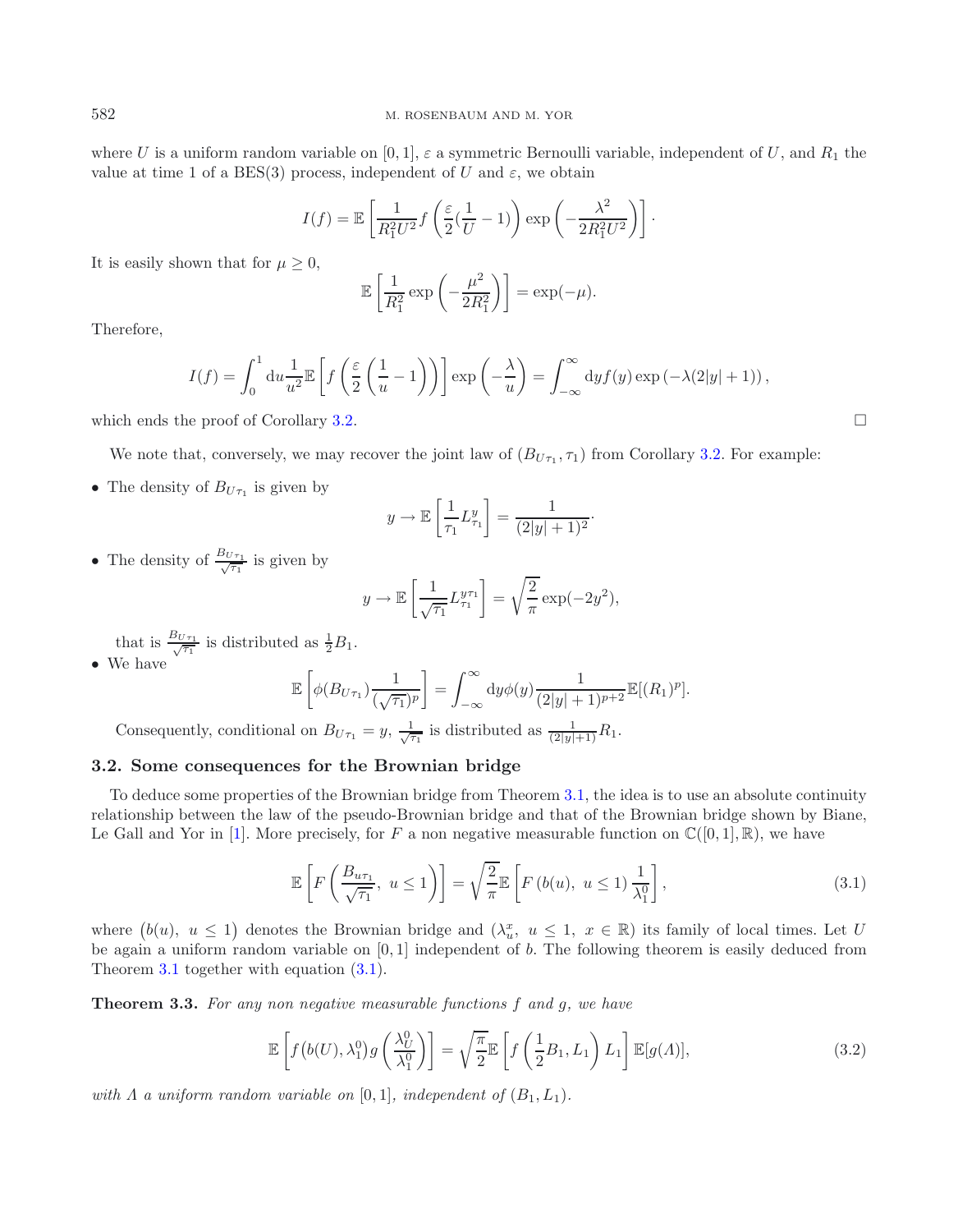Thus,  $\lambda_U^0/\lambda_1^0$  is a uniform random variable on [0, 1], independent of the pair  $(b(U), \lambda_1^0)$  which is distributed according to  $(3.2)$  with  $q = 1$ .

<span id="page-5-0"></span>The following corollary of Theorem [3.3](#page-4-2) provides some surprisingly simple expressions for some densities and (conditional) expectations of quantities related to the Brownian bridge.

#### **Corollary 3.4.** *The following properties hold:*

• The variable  $\lambda_1^0$  admits a density on  $\mathbb{R}^+$ . Its value at point  $l \geq 0$  is given by

$$
l\exp(-l^2/2).
$$

Hence,  $\lambda_1^0$  has the same law as  $\sqrt{2\mathcal{E}}$ , with  $\mathcal E$  an exponential random variable. Therefore,  $\lambda_1^0$  is Rayleigh distributed.

• The density of  $b(U)$  at point y given  $\lambda_1^0 = l$  is given by

$$
\mathbb{E}[\lambda_1^y | \lambda_1^0 = l] = (2|y| + l) \exp(- (2y^2 + 2|y|l)).
$$

*Consequently, there is the formula*

$$
\mathbb{E}\left[\frac{\lambda_1^y}{\lambda_1^0}\right] = \exp(-2y^2).
$$

• *The density of* b(U) *at point* y *is given by*

$$
\mathbb{E}[\lambda_1^y] = \int_{2|y|}^{+\infty} dz \exp(-z^2/2).
$$

*Thus, we have*  $b(U) =$ L √  $2\mathcal{E}(V/2)$ , with  $\mathcal E$  an exponential variable independent of V which is uniformly distributed *on* [−1, 1]*.*

The first part of Corollary [3.4](#page-5-0) is obviously deduced from Theorem [3.3](#page-4-2) and is in fact a very classical result, see  $[1, 2, 4, 7]$  $[1, 2, 4, 7]$  $[1, 2, 4, 7]$  $[1, 2, 4, 7]$  $[1, 2, 4, 7]$  $[1, 2, 4, 7]$  $[1, 2, 4, 7]$ . We now prove the second part.

*Proof.* Let f be a non negative measurable function. First note that

$$
\mathbb{E}\left[f\left(b(U)\right)|\lambda_1^0 = l\right] = \mathbb{E}\left[\int_0^1 \mathrm{d}uf\left(b(u)\right)|\lambda_1^0 = l\right] = \int_{\mathbb{R}} \mathrm{d}y f(y) \mathbb{E}\left[\lambda_1^y|\lambda_1^0 = l\right]
$$

Hence the density of  $b(U)$  at point y given  $\lambda_1^0 = l$  is equal to

$$
\mathbb{E}\left[\lambda_1^y|\lambda_1^0=l\right].
$$

Now, let h denote the density of the couple  $(B_1, L_1)$  given in equation  $(2.1)$ . From Theorem [3.3,](#page-4-2) we easily get that the density of  $b(U)$  at point y given  $\lambda_1^0 = l$  is equal to

$$
2\sqrt{\frac{\pi}{2}} \frac{lh(2y,l)}{l\exp(-l^2/2)} = \sqrt{2\pi}h(2y,l)\exp(l^2/2).
$$

The first statement in the second part of Corollary [3.4](#page-5-0) readily follows from equation [\(2.1\)](#page-1-2). For the second statement, we use the fact that

$$
\mathbb{E}\left[\frac{\lambda_1^y}{\lambda_1^0}\right] = \mathbb{E}\left[\int_0^{+\infty} \mathrm{d}l \frac{1}{l} \mathbb{E}[\lambda_1^y | \lambda_1^0 = l] \right] l \exp(-l^2/2) = \sqrt{2\pi} \int_0^{+\infty} \mathrm{d}l h(2|y|, l).
$$

Using the definition of  $h$ , this last expression is equal to

$$
\exp\left(-2y^2\right).
$$

.

The last identity in Corollary [3.4](#page-5-0) is easily deduced from Theorem [3.3](#page-4-2) together with Proposition [2.1.](#page-1-4) Note that this formula can also be found in  $([9], p. 400)$  $([9], p. 400)$  $([9], p. 400)$ .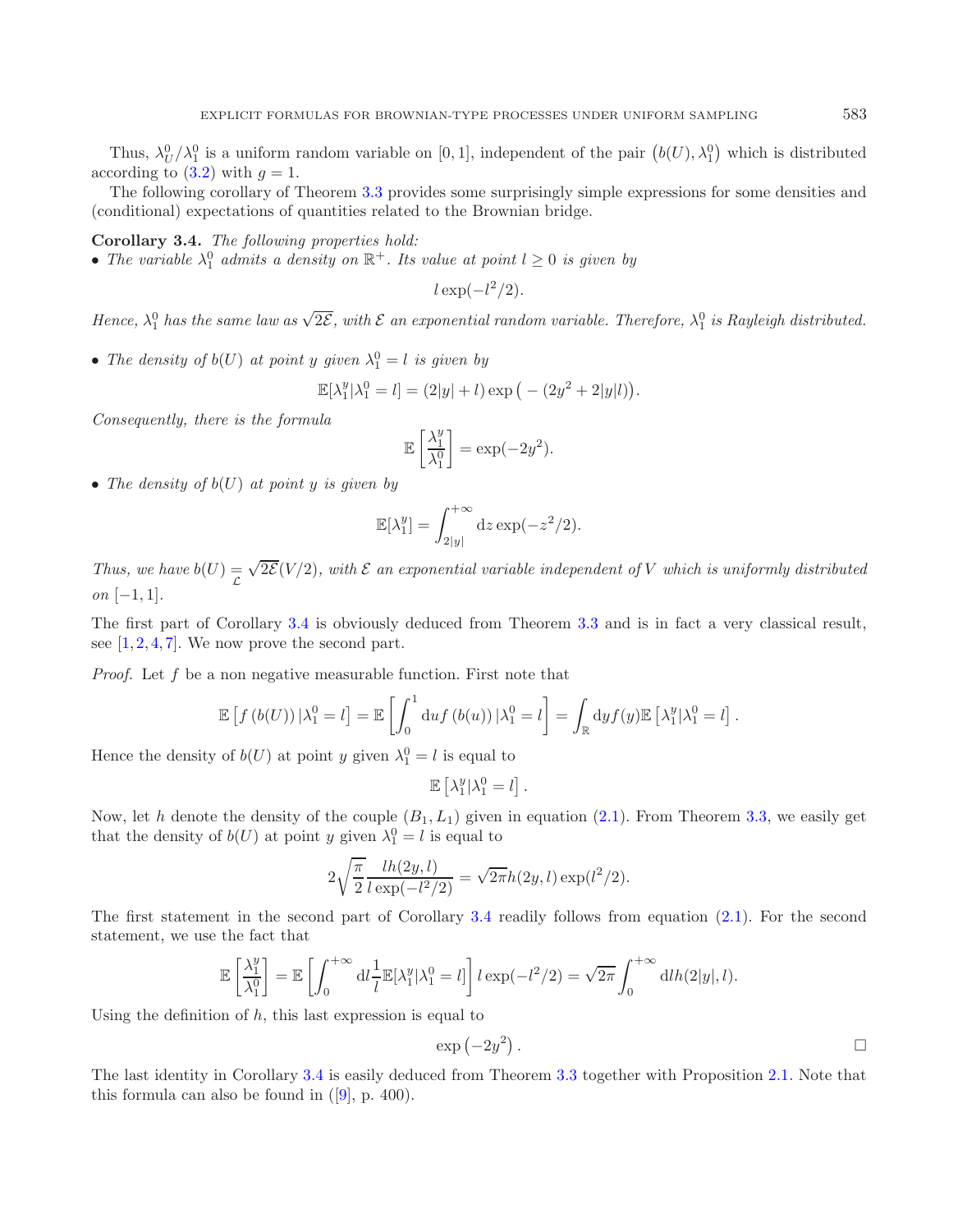# 4. The Brownian meander and the three dimensional Bessel process under uniform sampling

In this section, we reinterpret Theorem [3.1](#page-3-0) in terms of the Brownian meander and the three dimensional Bessel process.

#### **4.1. The Brownian meander**

We first turn to the translation of Theorem [3.1](#page-3-0) in terms of the Brownian meander, denoted by  $(m(u), u \le 1)$ . To do so, we use an equality in law shown by Biane and Yor in [\[2](#page-11-6)]. More precisely we have

$$
((m(u), i_u), u \le 1) \equiv ((|b(u)| + \lambda_u^0, \lambda_u^0), u \le 1),
$$

where

$$
i_u = \inf_{u \le t \le 1} m_t.
$$

<span id="page-6-1"></span>Thus, we can reinterpret Theorem [3.3](#page-4-2) as follows.

**Theorem 4.1.** *For any non negative measurable functions* f *and* g*, we have*

$$
\mathbb{E}\left[f(m(U),m(1))\,g\left(\frac{i_U}{m(1)}\right)\right] = \sqrt{\frac{\pi}{2}}\mathbb{E}\left[f\left(\frac{1}{2}|B_1| + AL_1,L_1\right)L_1g(\Lambda)\right],
$$

*with*  $\Lambda$  *a uniform random variable on* [0, 1]*, independent of*  $(B_1, L_1)$ *.* 

Let  $(\tilde{\lambda}_1^y, y \ge 0)$  denotes the family of local times of m at time 1. Similarly to what we have done for the Brownian bridge, we are able to retrieve from Theorem [4.1](#page-6-1) simple expressions for the laws of  $m(1)$  and  $m(U)$ . We state these results in the following corollary.

<span id="page-6-2"></span>**Corollary 4.2.** *The following properties hold:*

- *The variable* m(1) *is Rayleigh distributed.*
- *The density of*  $m(U)$  *at point*  $y \geq 0$  *is given by*

$$
\mathbb{E}[\tilde{\lambda}_1^y] = 2 \int_y^{2y} \exp(-z^2/2) \mathrm{d}z.
$$

*Thus, we have*  $m(U) =$ L √ 2EW*, with* E *an exponential variable independent of* W *which is uniformly distributed on* [1/2, 1]*.*

*Proof.* The proof of the first part of Corollary [4.2](#page-6-2) is obvious from Theorem [4.1.](#page-6-1) We now consider the second part. Let f be a non negative measurable function. Using Theorem [4.1](#page-6-1) together with equation  $(2.1)$ , we get that

$$
\mathbb{E}\left[f(m(U))\right] = \int_0^{+\infty} dx \int_0^{+\infty} dl l(x+l) e^{-(x+l)^2/2} \mathbb{E}\left[f\left(\frac{x}{2} + \Lambda l\right)\right].
$$

Now remark that

$$
\mathbb{E}\left[f\left(\frac{x}{2} + \Lambda l\right)\right] = \frac{1}{l} \int_{x/2}^{x/2 + l} \mathrm{d}\nu f(\nu).
$$

Therefore, by Fubini's theorem, we get

$$
\mathbb{E}[f(m(U))] = \int_0^{+\infty} dx \int_0^{+\infty} dl(x+l)e^{-(x+l)^2/2} \int_{x/2}^{x/2+l} d\nu f(\nu)
$$

$$
= \int d\nu f(\nu) \int_0^{2\nu} dx \int_{\nu-x/2}^{+\infty} dl(x+l)e^{-(x+l)^2/2}.
$$

<span id="page-6-0"></span>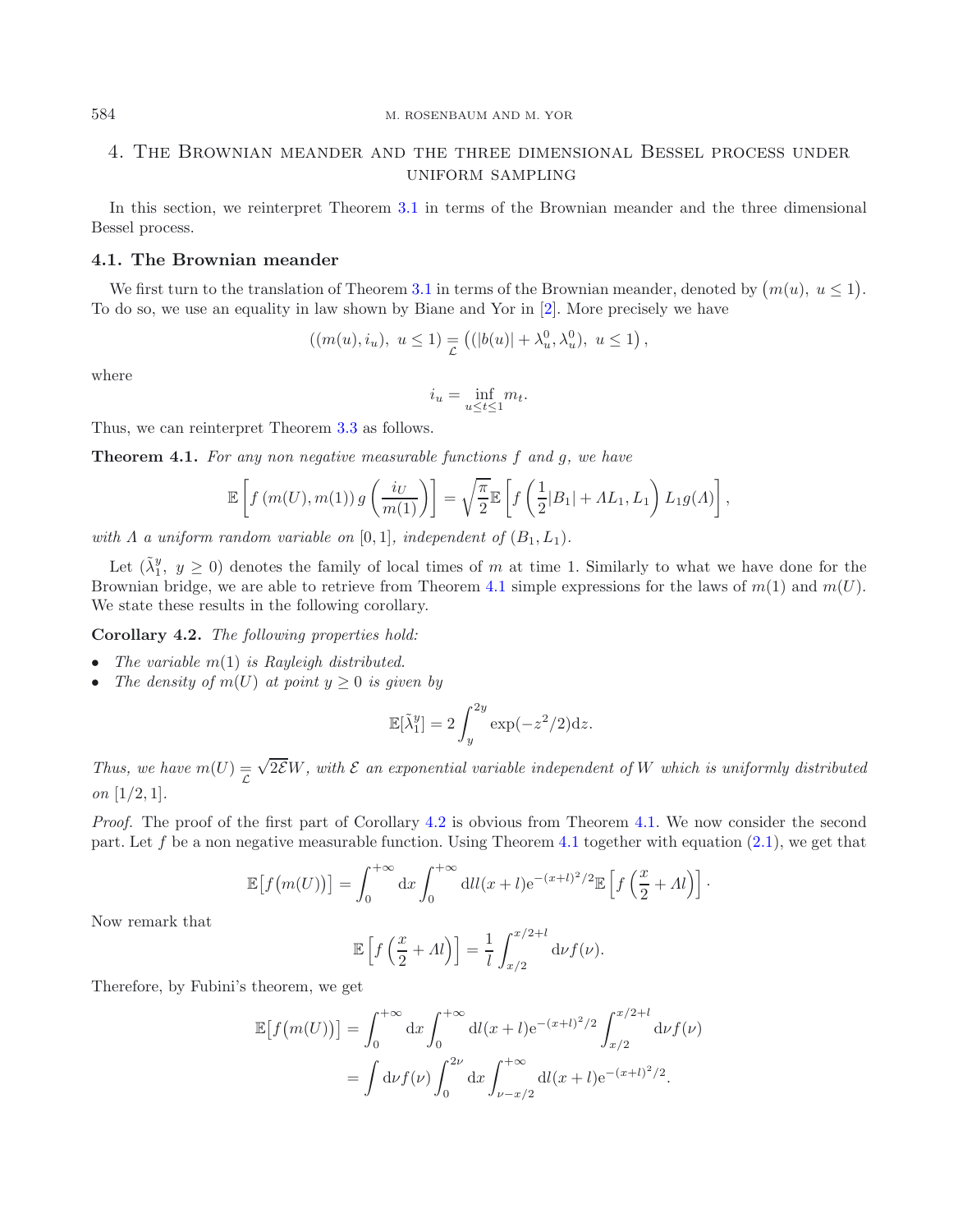Thus, the density of  $m(U)$  at point  $\nu$  is given by

$$
\int_0^{2\nu} dx \int_{\nu - x/2}^{+\infty} dl(x+l)e^{-(x+l)^2/2} = \int_0^{2\nu} dx \exp\left(-\frac{(x/2+\nu)^2}{2}\right)
$$

$$
= 2 \int_{\nu}^{2\nu} dz e^{-z^2/2}.
$$

This ends the proof.  $\Box$ 

In fact, as it is the case for the Brownian bridge, we can give explicit formulas for several other quantities related to the Brownian meander, for example the law of  $m(U)$  given  $m(1)$ . However, these expressions are not so simple and therefore probably less interesting than those obtained for the Brownian bridge.

#### **4.2. The three dimensional Bessel process**

Finally, let  $(R_t, t \geq 0)$  be a three dimensional Bessel process starting from 0 and

$$
J_u = \inf_{u \le t \le 1} R_t.
$$

Using Imhof's absolute continuity relationship between the law of the meander and that of the three dimensional Bessel process, see [\[1](#page-11-2), [4](#page-11-7)], we may rewrite Theorem [4.1](#page-6-1) as follows.

**Theorem 4.3.** *For any non negative measurable functions* f *and* g*, we have*

$$
\mathbb{E}\left[f\left(R(U),R(1)\right)g\left(\frac{J_U}{R(1)}\right)\right] = \mathbb{E}\left[f\left(\frac{1}{2}|B_1| + \Lambda L_1, L_1\right)L_1^2g(\Lambda)\right],
$$

*with*  $\Lambda$  *a uniform random variable on* [0, 1]*, independent of*  $(B_1, L_1)$ *.* 

<span id="page-7-1"></span>We finally give the following corollary.

L

**Corollary 4.4.** *The following properties hold:*

• *The density of*  $R(1)$  *at point*  $y \geq 0$  *is given by* 

$$
\sqrt{\frac{2}{\pi}}y^2 \exp(-y^2/2).
$$

•  $R(U) =$ √  $UR(1)$  *and its density at point*  $y \geq 0$  *is given by* 

$$
2\sqrt{\frac{2}{\pi}}y\int_{y}^{+\infty}\exp(-z^2/2)dz.
$$

• The law of  $R(U)$  given  $R(1)$  is the same as the law of  $m(U)$  given  $m(1)$ .

<span id="page-7-0"></span>The first two parts of Corollary [4.4](#page-7-1) are in fact easily deduced from basic properties of the three dimensional Bessel process. The last part is a consequence of Imhof's relation.

# 5. THE CENTERING PROPERTY OF  $\alpha$  revisited through an enlargement of filtration formula

In this last section, we revisit the centering property of the variable

$$
\alpha = \frac{B_{UT_1}}{\sqrt{T_1}},
$$

which is proved in [\[3](#page-11-0)] and leads to various developments in [\[8\]](#page-11-1). Our goal here is to show that this result can be recovered from simple properties of the three dimensional Bessel process sampled at uniform time, together with an enlargement of filtration formula for the Brownian motion with the time  $T_1$  due to Jeulin, see [\[5](#page-11-4)].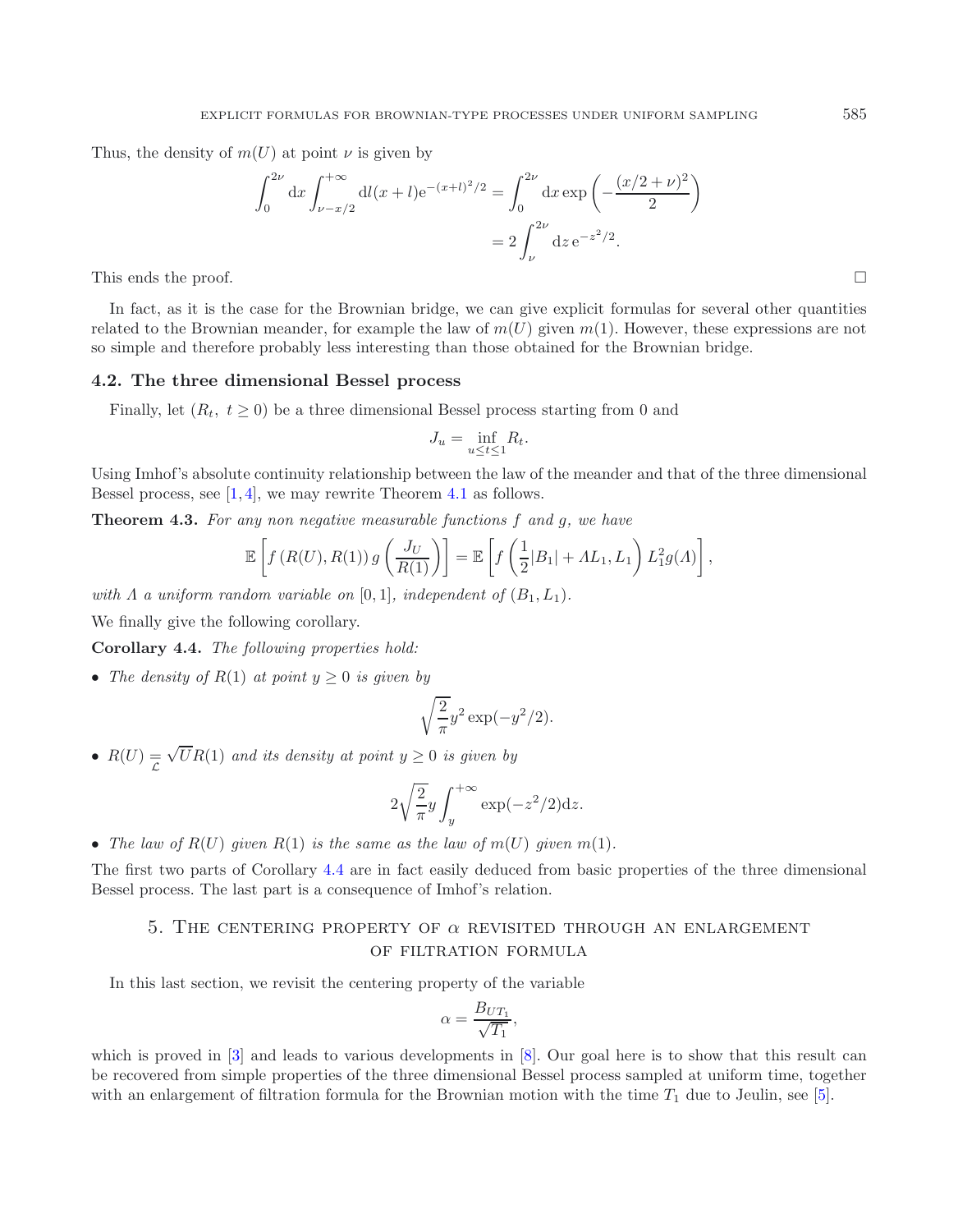# **5.1. Some preliminary remarks on the uniformly sampled Bessel's process**

<span id="page-8-0"></span>Let U be a uniform random variable on  $[0, 1]$ , independent of the considered Bessel's process R. We start with the two following lemmas on the conditional expectation of the uniformly sampled Bessel's process.

**Lemma 5.1.** *We have*

$$
\mathbb{E}\left[R_U|R_1=r\right] = \frac{1}{2}\left(r + \mathbb{E}\left[\frac{U}{R_U}|R_1=r\right]\right). \tag{5.1}
$$

*Consequently,*

$$
\mathbb{E}\left[\frac{R_U}{R_1^2}\right] = \frac{1}{2}\left(\sqrt{\frac{2}{\pi}} + \mathbb{E}\left[\frac{U}{R_U R_1^2}\right]\right).
$$

<span id="page-8-1"></span>**Lemma 5.2.** *We have*

$$
\mathbb{E}\left[\frac{U}{R_U}|R_1=r\right] = H(r),
$$

*with* H *defined by* [\(2.2\)](#page-1-5)*. Consequently,*

$$
\mathbb{E}\left[\frac{R_U}{R_1^2}\right] = \mathbb{E}\left[\frac{U}{R_U R_1^2}\right] = \sqrt{\frac{2}{\pi}}.
$$

Remark that we already proved the equality

<span id="page-8-2"></span>
$$
\mathbb{E}\left[\frac{R_U}{R_1^2}\right] = \sqrt{\frac{2}{\pi}}
$$

in [\[3\]](#page-11-0). This was in fact the cornerstone of our first proof of the centering property of  $\alpha$ . In the enlargement of filtration approach used here, we will see that instead of  $R_U/R_1^2$ , the random variable  $U/(R_U R_1^2)$  appears naturally.

#### **5.2. Proofs of Lemmas [5.1](#page-8-0) and [5.2](#page-8-1)**

We now give the proofs of Lemmas  $5.1$  and  $5.2$ .

#### *5.2.1. Proof of Lemma [5.1](#page-8-0)*

The first part of Lemma [5.1](#page-8-0) follows from the identity

$$
\mathbb{E}\left[\frac{R_t}{t}|R_1\right] = R_1 + \mathbb{E}\left[\int_t^1 \frac{\mathrm{d}v}{vR_v}|R_1\right], \ t \le 1,\tag{5.2}
$$

after multiplying both sides by t and integrating in t from 0 to 1. To show  $(5.2)$ , we use time inversion with  $t = 1/w$  and

$$
R'_w = wR_{1/w},
$$

another three dimensional Bessel process. With this notation, using the Ito's representation of the Bessel's process, we get

$$
\mathbb{E}[R'_w - R'_1 | R'_1] = \mathbb{E}\left[\int_1^w \frac{\mathrm{d}t}{R'_t} | R'_1\right],
$$

from which [\(5.2\)](#page-8-2) is easily obtained. The second statement in Lemma [5.1](#page-8-0) readily follows.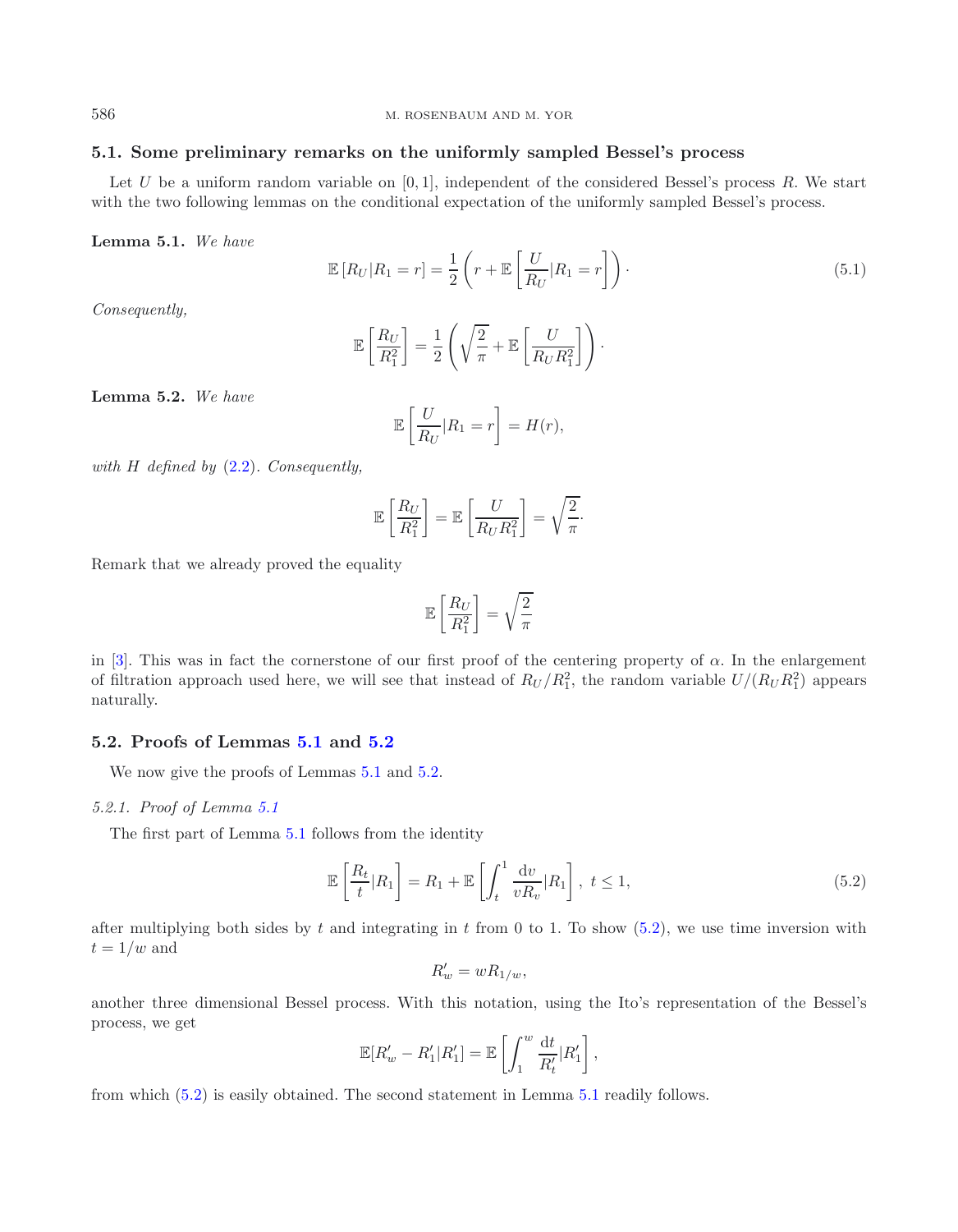#### *5.2.2. Proof of Lemma [5.2](#page-8-1)*

We start with the proof of the first part of Lemma [5.2.](#page-8-1) Let

$$
\rho = \mathbb{E}\left[\int_0^1 \mathrm{d}v \frac{v}{R_v} |R_1 = r\right].
$$

Using the same time inversion trick as for the proof of Lemma [5.1](#page-8-0) together with the Markov property, we get

$$
\rho = \int_1^{+\infty} \frac{\mathrm{d}w}{w^2} \mathbb{E}\left[\frac{1}{R'_w} | R'_1 = r\right] = \int_0^{+\infty} \frac{\mathrm{d}t}{(1+t)^2} \mathbb{E}_r\left[\frac{1}{R'_t}\right],
$$

where  $\mathbb{P}_r$  denotes the law of a Bessel's process R' starting from r. We then use the Doob's absolute continuity relationship, that is

$$
\mathbb{P}_r\big|_{\mathcal{F}_t} = \frac{X_{t \wedge T_0}}{r} W_r\big|_{\mathcal{F}_t},
$$

where  $W_r$  is the Wiener's measure associated to a Brownian motion starting at point r, X is the canonical process and  $T_0$  is the first hitting time of 0 by X (see for example [\[7](#page-11-5)], Chap. XI). This together with the fact that

$$
\frac{X_{t \wedge T_0}}{X_t} = 1_{T_0 > t}
$$

gives

<span id="page-9-0"></span>
$$
\mathbb{E}_r\left[\frac{1}{R'_t}\right] = \frac{1}{r}W_r[T_0 > t] = \frac{1}{r}W_0[T_r > t].
$$

Therefore,

$$
\rho = \frac{1}{r} \mathbb{E}^{W_0} \left[ \int_0^{T_r} \frac{\mathrm{d}t}{(1+t)^2} \right] = \frac{1}{r} \mathbb{E}^{W_0} \left[ \frac{T_r}{1+T_r} \right] = r \mathbb{E} \left[ \frac{1}{N^2 + r^2} \right].
$$

Using equation [\(2.4\)](#page-1-6), this is equal to  $H(r)$ . This ends the proof of the first part of Lemma [5.2.](#page-8-1) Using the expression for the density of  $R_1$  given in Corollary [4.4,](#page-7-1) the proof of the second part readily follows remarking that

$$
\mathbb{E}\left[\frac{U}{R_U R_1^2}\right] = \sqrt{\frac{2}{\pi}} \int_0^{+\infty} dr \int_r^{+\infty} dx e^{-x^2/2} = \sqrt{\frac{2}{\pi}} \int_0^{+\infty} dx x e^{-x^2/2} = \sqrt{\frac{2}{\pi}}.
$$

## **5.3.** An enlargement of filtration approach to the centering property of  $\alpha$

We now revisit the centering property of  $\alpha$  through an enlargement of filtration formula. Let  $(\mathcal{F}_t)$  denote the filtration of the Brownian motion  $(B_t)$  and  $(\mathcal{F}'_t)$  the filtration obtained by initially enlarging  $(\mathcal{F}_t)$  with  $T_1$ . It is shown in [\[5](#page-11-4)] that  $(B_t)$  is a  $(\mathcal{F}'_t)$  semi-martingale. More precisely,

$$
B_t = \beta_t - \int_0^{t \wedge T_1} \frac{\mathrm{d}s}{1 - B_s} + \int_0^{t \wedge T_1} \mathrm{d}s \frac{1 - B_s}{T_1 - s},\tag{5.3}
$$

where  $(\beta_t)$  is a  $(\mathcal{F}'_t)$  Brownian motion (in particular it is independent of  $T_1$ ). Taking expectation on both sides of  $(5.3)$  at time  $t = UT_1$ , we get

$$
\mathbb{E}[\alpha] = -\mathbb{E}\left[\frac{1}{\sqrt{T_1}}\int_0^{UT_1} \frac{\mathrm{d}s}{1-B_s}\right] + \mathbb{E}\left[\frac{1}{\sqrt{T_1}}\int_0^{UT_1} \mathrm{d}s \frac{1-B_s}{T_1-s}\right].
$$

Using the change of variable  $s = uT_1$  in both integrals, we get

$$
\mathbb{E}[\alpha] = -\mathbb{E}\left[\sqrt{T_1} \int_0^U \frac{\mathrm{d}u}{1 - B_u T_1}\right] + \mathbb{E}\left[\frac{1}{\sqrt{T_1}} \int_0^U \mathrm{d}u \frac{1 - B_u T_1}{1 - u}\right].
$$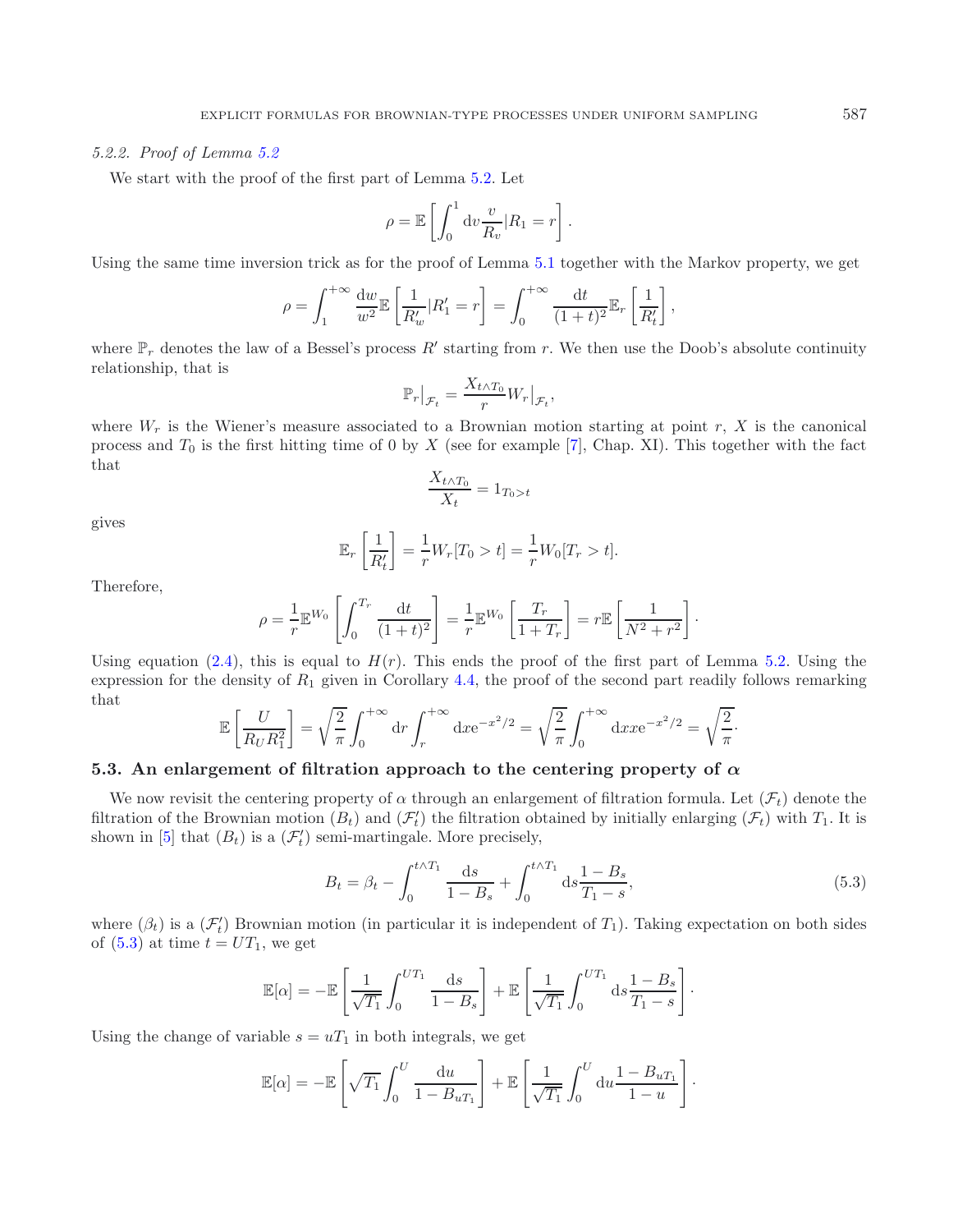Since U is independent of B and uniformly distributed on  $[0, 1]$ , we get

$$
\mathbb{E}[\alpha] = -\mathbb{E}\left[\sqrt{T_1} \int_0^1 du \frac{(1-u)}{1-B_uT_1}\right] + \mathbb{E}\left[\frac{1}{\sqrt{T_1}} \int_0^1 du (1-B_uT_1)\right].
$$

Thus,

$$
2\mathbb{E}[\alpha] = -\mathbb{E}\left[\sqrt{T_1} \int_0^1 \mathrm{d}v \frac{v}{1 - B_{T_1(1-v)}}\right] + \mathbb{E}\left[\frac{1}{\sqrt{T_1}}\right].
$$

We now use Williams time reversal result:

$$
(T_1, (1 - B_{T_1(1-v)}, v \le 1)) \equiv (\gamma_1, (R_{v\gamma_1}, v \le 1)),
$$

where

$$
\gamma_1 = \sup\{s > 0, \ R_s = 1\}.
$$

Hence we obtain

$$
2\mathbb{E}[\alpha] = -\mathbb{E}\left[\frac{V}{R_{V\gamma_1}/\sqrt{\gamma_1}}\right] + \mathbb{E}\left[\frac{1}{\sqrt{T_1}}\right],
$$

with V a uniform random variable on  $[0, 1]$ , independent of R. From the absolute continuity relationship between the laws of

$$
(R_{v\gamma_1}/\sqrt{\gamma_1},\ v\leq 1)
$$

and  $(R_v, v \leq 1)$ , see [\[1](#page-11-2)], we get

$$
2\mathbb{E}[\alpha] = \sqrt{\frac{2}{\pi}} - \mathbb{E}\left[\frac{V}{R_V R_1^2}\right].
$$

Hence  $\mathbb{E}[\alpha] = 0$  if and only if

$$
E\left[\frac{V}{R_V R_1^2}\right] = \sqrt{\frac{2}{\pi}}.
$$

From Lemma [5.2,](#page-8-1) the last equality holds. Moreover, it has been shown without the help of our previous results [\[3](#page-11-0), [8](#page-11-1)]. Thus, the use of the enlargement formula of [\[5\]](#page-11-4) provides an alternative proof of the centering property of  $\alpha$ .

# 6. A few words of conclusion

Together with [\[3](#page-11-0), [8](#page-11-1)], this paper is our third work where various aspects of the law of

$$
\alpha = \frac{B_{UT_1}}{\sqrt{T_1}}
$$

are investigated. For example, we have considered its centering property, the explicit form of its density, which may be directly deduced from equations  $(1.2)$  and  $(2.1)$ , and its Mellin transform. In the present paper, starting from the pseudo-Brownian bridge, we obtain some results relative to the Brownian bridge, the Brownian meander and the three dimensional Bessel process. Imhof type relations between these processes allow to go from one to another.